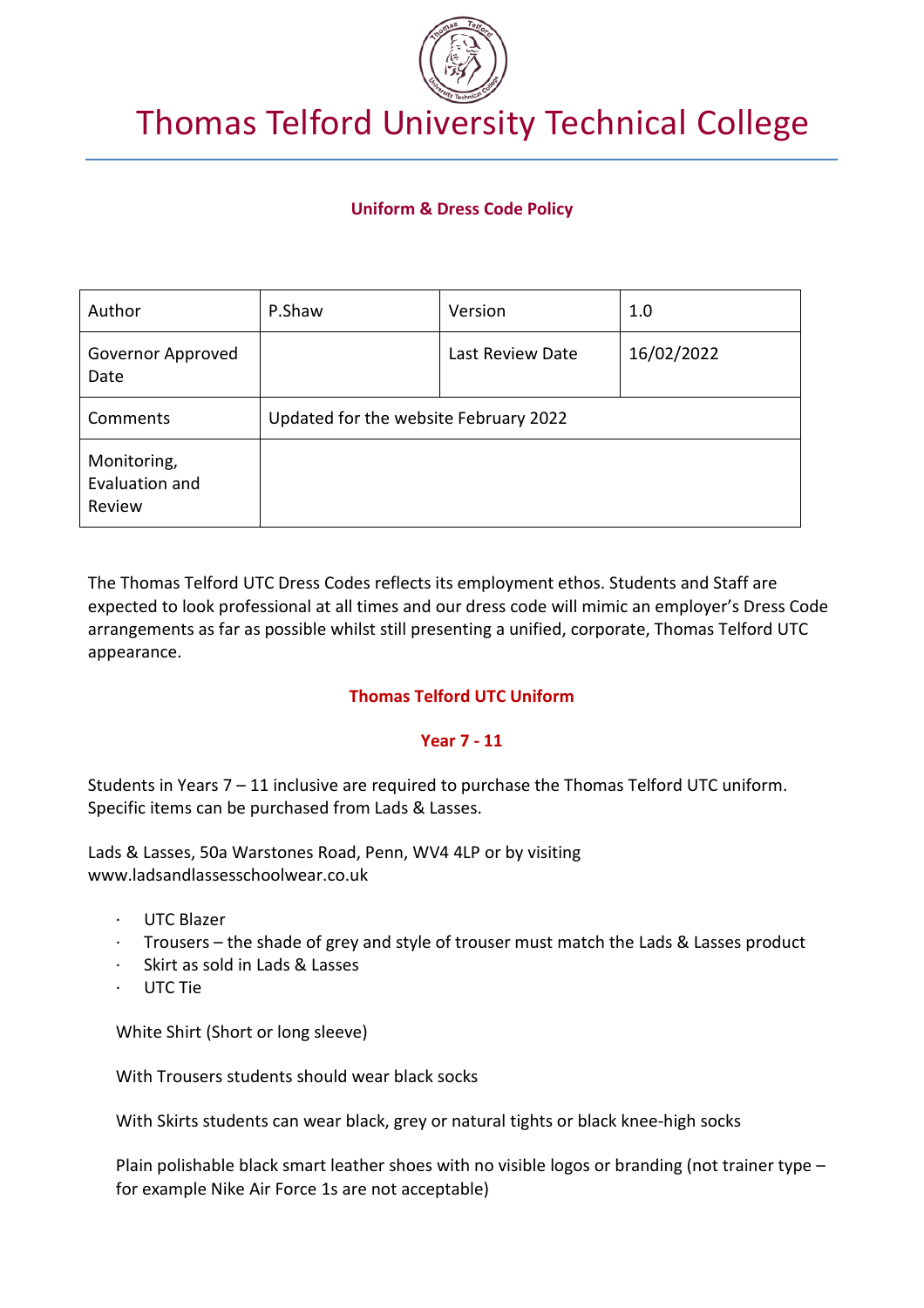## **Thomas Telford UTC Dress Code**

#### **Post 16**

Students in Sixth Form are to wear Smart professional dress.

As there can be interpretations on what is considered professional dress the conduct team will consult with their line manager if required. The Assistant Principal will make the final decision on what is acceptable and what breaches the dress code.

The following outlines our expectations.

A suit – including a jacket. Girls may wear a trouser or skirt suit.

Skirts should be a professional length and not a leather/leather look or denim material.

Smart leather or suede shoes with no visible logos or branding (no trainer type – for example Nike Air Force 1s are not acceptable) Heels are acceptable but health and safety in the school environment should be considered.

Smart shirt and tie for the boys

Smart blouse or top for the girls. There is no expectation for girls to wear a tie

## **Thomas Telford UTC Work Wear**

Work wear – to be worn in practical sessions

PPE – Personal protective Equipment that includes boots, a helmet, gloves, safety glasses and boots. All of which are provided by the UTC for a small fee.

## **Thomas Telford UTC PE Kit**

Thomas Telford UTC branded PE Kit as sold in Lads & Lasses. Shorts, t-shirts and tracksuits that have the TTUTC logo. The UTC PE socks from this supplier are also required.

## **Additional notes for all**

## Religious observance

Thomas Telford UTC is committed to providing an inclusive approach to its dress code that enables all students and staff to observe recognized religious practices such as wearing of Kameez or Hijab or Sikh turban. We request that any head dress is black, grey or burgundy. Other exceptions and alterations to the dress code should be discussed and approved by the Principal. Note that in all cases faces must be recognizable and visible at all times.